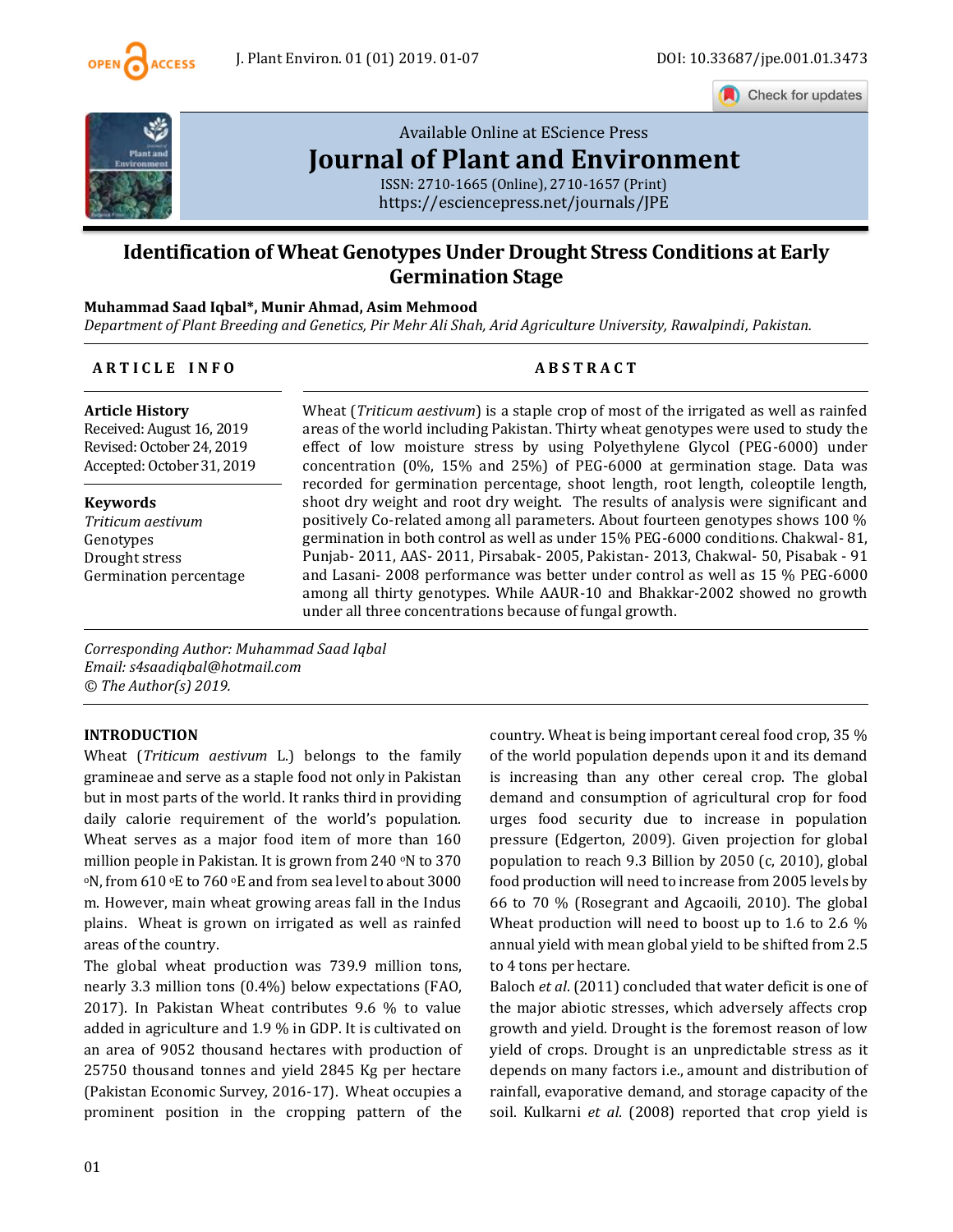reduced by 70-80 % due to a drought condition.

Better understanding about drought resistance based on physiological and morphological traits concludes the germplasm potential to select drought resistance genotypes. The traits like coleoptile length and root length shows significant results for drought tolerance possessed by genotypes. So, these traits can be incorporated in others high yielding cultivars to get maximum plant population and yield under low moisture level in rainfed areas (Ahmed *et al*., 2013). Lisar *et al*. (2012) illustrated that the root-to-shoot ratio increases under water-stress conditions to facilitate water absorption and to maintain osmotic pressure, although the root dry weight and length decrease as reported in sugar beet and Populus.

Chachar *et al*. (2016) studied the wheat genotypes that are drought tolerant under water deficiency conditions. The work was done on six wheat genotypes and their response was checked at germination and seedling stage under different water stress treatments in controlled conditions. It is concluded that osmotic stress significantly decreases the seed germination, shoot/root length, fresh and dry weight. Chakwal- 86 and MT- 4/13 are the tolerant genotypes, whereas other 4 genotypes are the more sensitive genotypes. Tested genotypes should be used in future breeding programs. Drought affects plant throughout their life cycle and is harmful at

all phonological stages of plants. Drought stress impact on plant in series of morphological, physiological, biochemical, and molecular changes, depending on the duration and severity of stress. Plants survive under the stress condition by adopting different mechanisms like escape, dehydration avoidance, resistance, desiccation tolerance. Polyethylene glycol used to induce drought stress in plants because high molecular weight PEG does not penetrate plant cells for any concentration, it will apply from the solution to the tissues an osmotic potential that deviates from colligative properties and depends on temperature. The objectives of this study were to compare the response of spring wheat genotypes to water stress at seedling stage and to study the Correlation between different seedling traits.

# **MATERIAL AND METHODS**

The research done on the "Identification of wheat genotypes under drought stress conditions at early germination stage" was conducted in laboratory of Department of Plant Breeding and Genetics, University of Arid Agriculture, Rawalpindi, Pakistan. It was laid out according to the completely randomized design (CRD) with three repeats. Thirty wheat genotypes were used to study the effect of low moisture stress by using Polyethylene Glycol (PEG- 6000). List of the genotypes is given in table 1.

| Sr. No. | Name of genotype | Sr. No. | Name of genotype | Sr. No. | Name of genotype |
|---------|------------------|---------|------------------|---------|------------------|
|         | Pakistan - 2013  | 11      | Lasani- 2008     | 21      | Pasban-90        |
|         | Shakar-2013      | 12      | AAUR-08          | 22      | $Bwp-97$         |
|         | Anmol-91         | 13      | Pirsabak-2005    | 23      | Chakwal-86       |
| 4       | AARI- 2011       | 14      | Bhakkar-2002     | 24      | Barani-83        |
| 5       | Punjab-2011      | 15      | Fakhre-sarhad    | 25      | Sarhad-82        |
| 6       | AAS-2011         | 16      | Chakwal-97       | 26      | Pak-81           |
|         | Millet-2011      | 17      | Sariab-92        | 27      | SA-75            |
| 8       | NARC- 2009       | 18      | Ingalab-91       | 28      | Lyp- $73$        |
| 9       | Chakwal-50       | 19      | Pirsabak-91      | 29      | Mexi pak         |
| 10      | Pirsabak-2008    | 20      | AAUR-10          | 30      | LU-26            |

Table 1. List of 30 Wheat genotypes used in the Research study.

Sodium hypochlorite (1 %) was used to avoid seeds from fungal attack. Wheat varieties were evaluated against different concentrations (0, 15, 25 %) of PEG-6000 at germination stage. Each treatment was replicated twice. Five seeds per replication were sown on petri plate. Data were recorded at different moisture levels on germination percentage, shoot length, root length, coleoptile length, shoot dry weight, root dry weight.

After ten days three germinated plants from each petri plate harvested and three parameters shoot length, Root length and Coleoptile length) measured. Roots and shoots from each plant packed and labelled into paper envelopes separately. Then these envelopes putted into hot air oven at 600 °C for 24 hours. After 24 hours data for Root Dry Weight and Shoot Dry Weight were taken with electronic weight balance. After entering all data in Excel sheet, we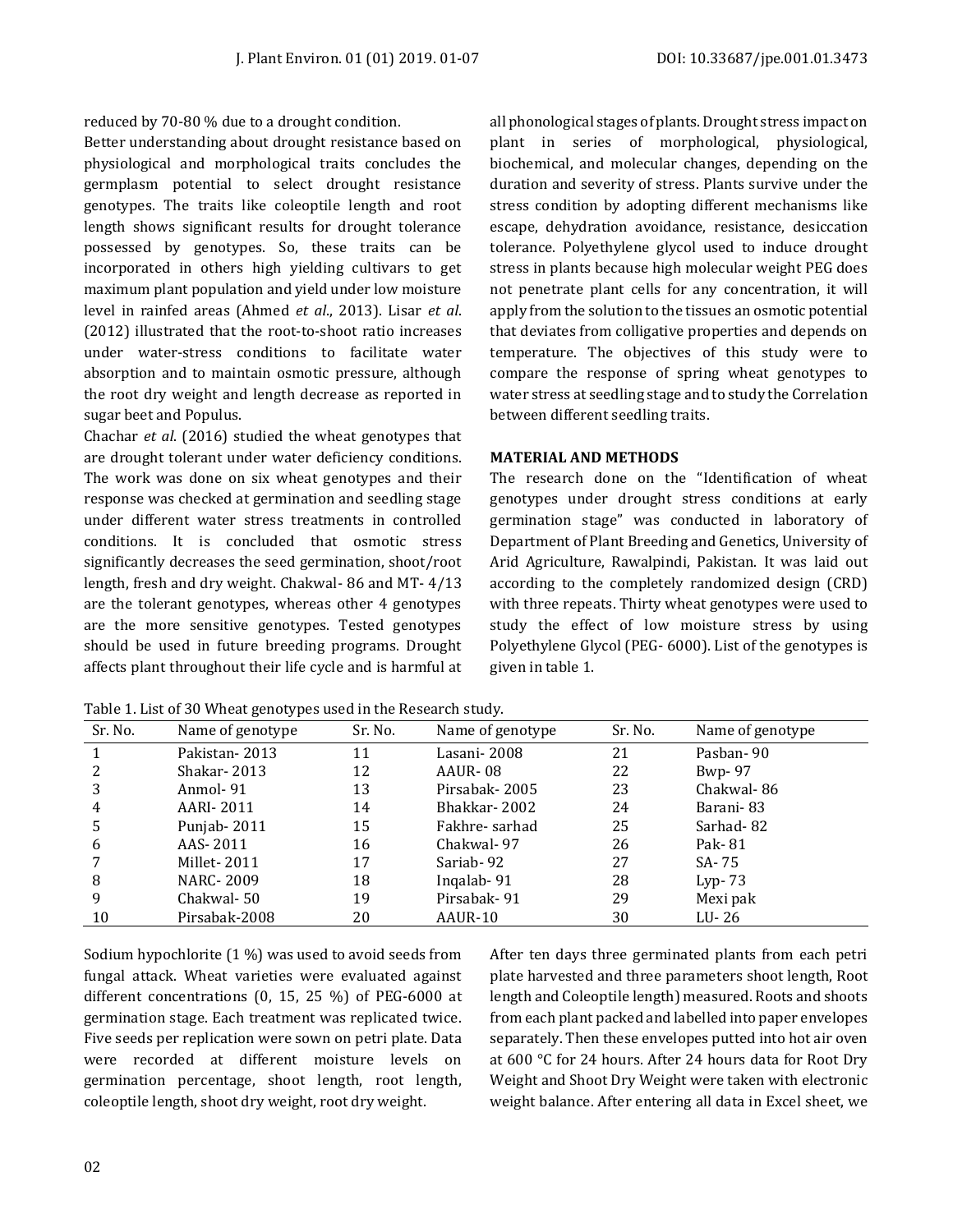apply statistix-8.1 software for Analysis of Variance and Correlation. The results of these analysis were significant and positively Co- related. About fourteen genotypes shows 100 % germination in both control as well as under 15% PEG- 6000 conditions.

# **RESULTS**

Variation among all wheat varieties is presented in Figure 1. All the wheat varieties show more than 50 % germination in control as well as 15 %-PEG condition except V-12, but V-7 shows maximum growth at control, 15%-PEG and at 25%-PEG. Graph shows lowest growth at 25%-PEG. V-12 shows lowest germination % which is less than 30% in respective conditions due to fungal growth. In case of shoot length, all the tested whet genotypes showed promising increase in shoot length while minimum shoot length was observed in case of V-12 variety (Figure 2). All the tested whet genotypes showed an increase in root length while minimum root length was observed in case of V-12 variety (Figure 3). Coleoptile length and shoot dry weight was also recorded better and these parameters were recorded lower in case of V-12 wheat variety as presented in Figure 4-6.

Analysis of variance of six parameters of wheat genotypes is presented in Table 2 while the correlation is presented in Table 7. The germination percentage showed positive and highly significant correlation with shoot length, root length, coleoptile length and dry weight of root and shoot in both treatments. Shoot length showed positive and significant correlation with germination percentage, root length, coleoptiles length, shoot dry length and root dry weight in both treatments. Root length showed positive and significant correlation with germination percentage and shoot length, coleoptiles length, root dry weight and shoot dry length in both treatments. Dry shoot weight showed positive and significant correlation with germination percentage, root length, shoot length, coleoptiles length, root dry weight in both treatments. Dry root weight showed positive and significant correlation with germination percentage, root length, shoot length, coleoptiles length, shoot dry length in both treatments. The varieties Chakwal- 81, AAS- 2011, Punjab- 2011, Pirsabak- 2005, Chakwal- 50, Pakistan-2013, Pisabak- 91, and Lasani- 2008 performed well under control as well as under 15 % PEG- 6000 from all thirty varieties and these varieties can be used in breeding program for good yield and productivity. While Bhakkar- 2002 and AAUR- 10 did not germinate under control and 15 % PEG- 6000.The reason for no growth is fungal growth.



Figure 1. Germination Percentage of Wheat genotypes used at three different levels.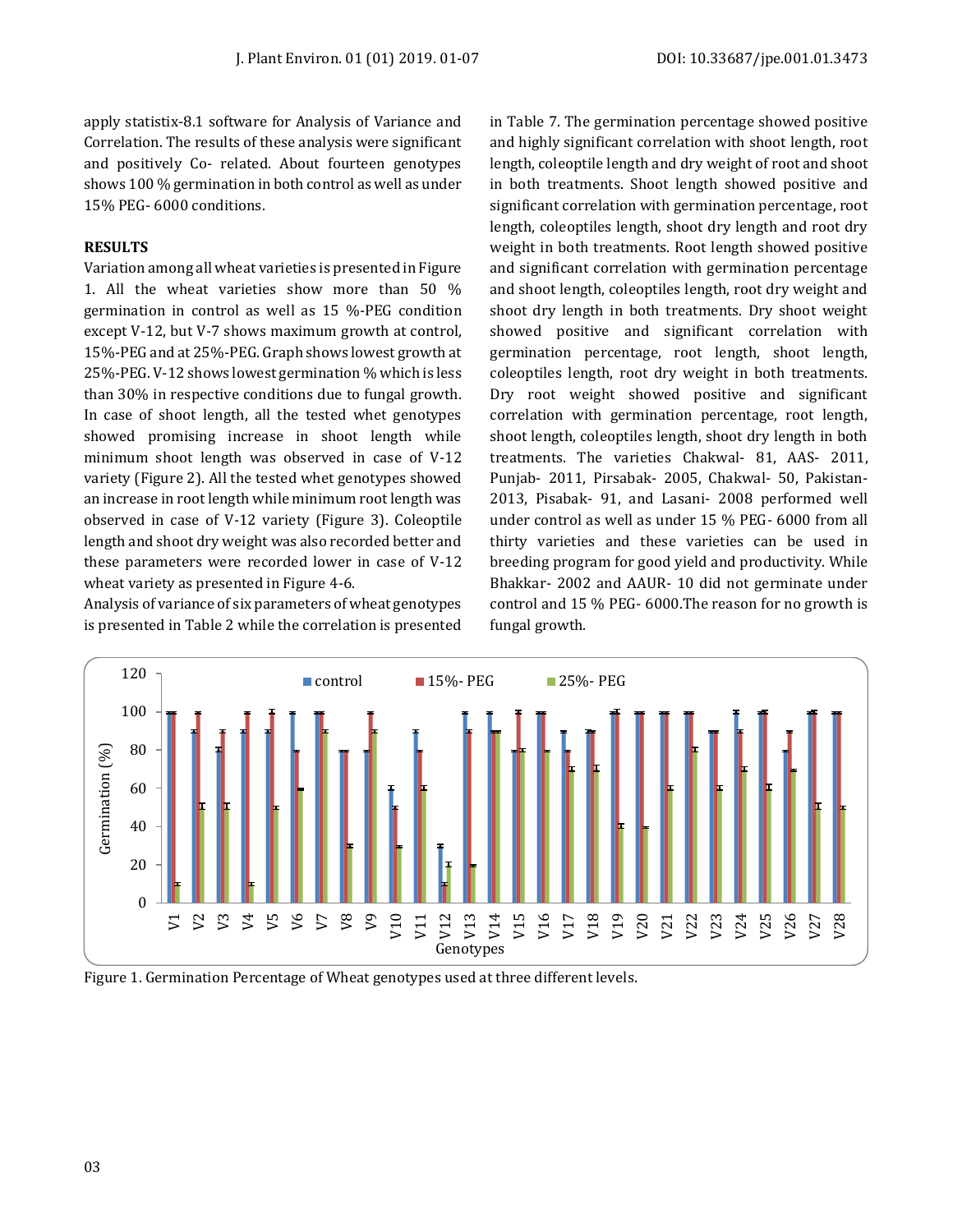

Figure 2. Shoot Length of Wheat genotypes used at three different levels.



Figure 3. Root Length of Wheat genotypes used at three different levels.



Figure 4. Coleoptile Length of Wheat genotypes used at three different levels.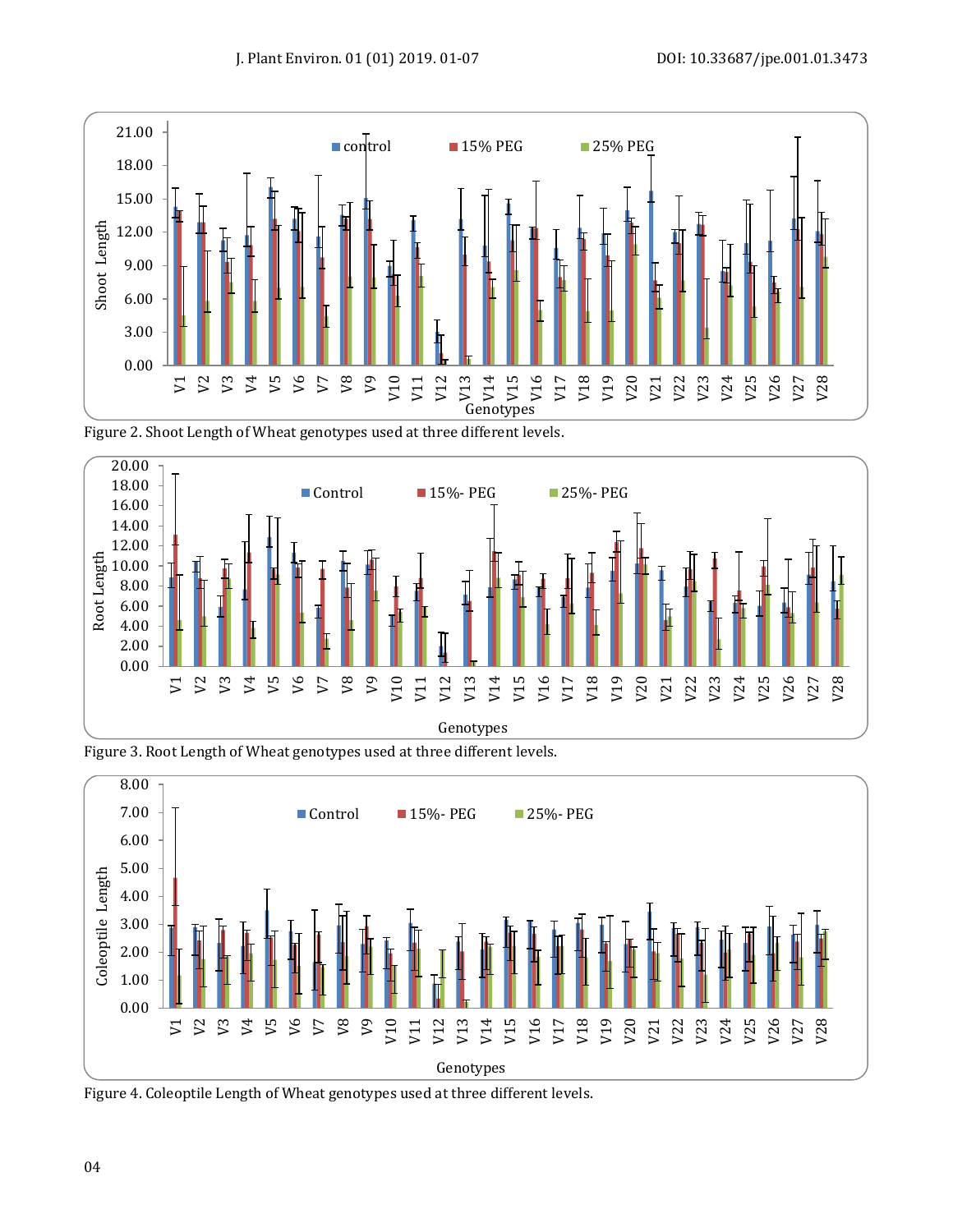





Figure 6. Root Dry Weight of Wheat genotypes used at three different levels.

| $\tilde{\phantom{a}}$ | ້<br>Degree of Freedom |            |         | . .<br>Mean Sum of Square |            |           |
|-----------------------|------------------------|------------|---------|---------------------------|------------|-----------|
| <b>SOV</b>            | <b>TRT</b>             | <b>VAR</b> | TRT*VAR | <b>TRT</b>                | <b>VAR</b> | TRT*VAR   |
| Germination %         |                        | 27         | 27      | 0.14286                   | 2.58730    | 0.29101   |
| Shoot Length          |                        | 27         | 27      | 12.3690                   | 21.8572    | 10.1180   |
| Root Length           |                        | 27         | 27      | 27.7506                   | 14.4520    | 6.2721    |
| Coleoptile Length     |                        | 27         | 27      | 1.20765                   | 0.89887    | 0.43202   |
| <b>SDW</b>            |                        | 27         | 27      | 0.00118                   | 0.00005    | 0.00003   |
| <b>RDW</b>            |                        | 27         | 27      | 1.264E-04                 | 8.247E-06  | 2.863E-06 |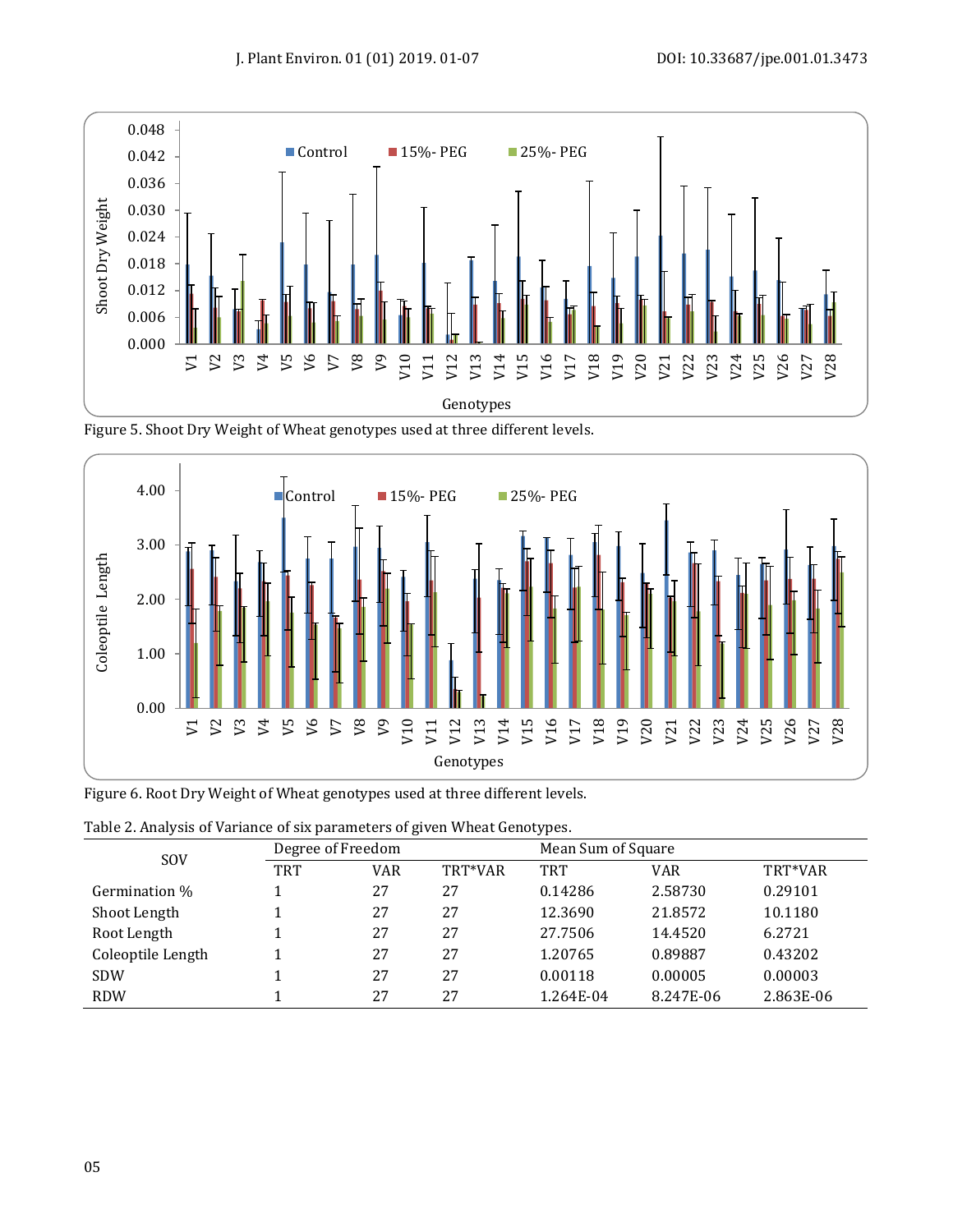| Control (T1); Germination 0.7986; P-VALUE 0.0000 |            |                                                     |            |        |        |  |  |
|--------------------------------------------------|------------|-----------------------------------------------------|------------|--------|--------|--|--|
|                                                  | Coleoptile | Germination                                         | <b>RDW</b> | Root   | SDW    |  |  |
| <b>RDW</b>                                       | 0.7461     | 0.7492                                              |            |        |        |  |  |
|                                                  | 0.0000     | 0.0000                                              |            |        |        |  |  |
| Root                                             | 0.8109     | 0.7534                                              | 0.8057     |        |        |  |  |
|                                                  | 0.0000     | 0.0000                                              | 0.0000     |        |        |  |  |
| SDW                                              | 0.7480     | 0.6789                                              | 0.8647     | 0.7391 |        |  |  |
|                                                  | 0.0000     | 0.0000                                              | 0.0000     | 0.0000 |        |  |  |
| Shoot                                            | 0.9010     | 0.7558                                              | 0.8848     | 0.8852 | 0.8530 |  |  |
|                                                  | 0.0000     | 0.0000                                              | 0.0000     | 0.0000 | 0.0000 |  |  |
|                                                  |            | 15 % - PEG (T2); Germination 0.8040; P-VALUE 0.0000 |            |        |        |  |  |
| <b>RDW</b>                                       | 0.8238     | 0.7657                                              |            |        |        |  |  |
|                                                  | 0.0000     | 0.0000                                              |            |        |        |  |  |
| Root                                             | 0.8459     | 0.7419                                              | 0.8279     |        |        |  |  |
|                                                  | 0.0000     | 0.0000                                              | 0.0000     |        |        |  |  |
| <b>SDW</b>                                       | 0.8547     | 0.7946                                              | 0.8908     | 0.8861 |        |  |  |
|                                                  | 0.0000     | 0.0000                                              | 0.0000     | 0.0000 |        |  |  |
| Shoot                                            | 0.8924     | 0.8200                                              | 0.8515     | 0.9233 | 0.9441 |  |  |
|                                                  | 0.0000     | 0.0000                                              | 0.0000     | 0.0000 | 0.0000 |  |  |

Table 3. Correlation for all parameters.

# **REFERENCES**

- Ahmad, M., G. Shabbir, N.M. Minhas and M.K.N. Shah. 2013. Identification of drought tolerant wheat genotypes based on seedling traits. Sarhad Journal of Agriculture, 29(1): 21-27.
- Baloch, M.J., N. Khan, W.A. Jatoi, G. Hassan, A.A. Khakhwani, N.F. Veesar and Z.A. Soomro. 2011. Drought tolerance studies through wssi and stomata in upland cotton. Pakistan Journal of Botany, 43 (5): 2479-2484.
- Chachar, Z., N.A. Chachar, Q.I. Chachar, S.M. Mujtaba, G.A. Chachar and C. Sadaruddin. 2016. "Identification of drought tolerant wheat genotypes under water deficit conditions" International Journal of Research – Granthaalayah, 4 (1): 206-214.
- Edgerton, M.D. 2009. Increasing crop productivity to meet global needs for feed, food, and fuel. Plant Physiology, 149(1): 7-13.
- FAO. 2017. Food and Agriculture Organization of the United Nations. [www.fao.org/faostat. Accessed on](http://www.fao.org/faostat.%20Accessed%20on%2025-10-2017)  [25-10-2017.](http://www.fao.org/faostat.%20Accessed%20on%2025-10-2017)
- Kulkarni, M., T. Borse and S. Chaphalkar. 2008. Mining Anatomical Traits: A Novel Modelling Approach for increased water use efficiency under drought conditions in plants. Czech Journal of Genetics and Plant Breeding, 44 (1): 11-21.
- Lisar, S.Y., R. Motafakkerazad and M.M. Hossain. 2012. Water Stress in Plants: Causes, Effects and Responses. Water Stress, Prof. Ismail Md. Mofizur Rahman (Ed.), ISBN: 978-953-307-963-9. Technical.
- Mujtaba, S.M., F. Summiya, M.A. Khan, A. Mumtaz and K. Barkat. 2016. Physiological Studies on Six Wheat (*Triticum aestivum*) Genotypes for Drought Stress Tolerance at Seedling Stage. Agricultural Research and Technology: Open Access Journal, 1(2): 555-559.
- Pakistan Economic Survey. Agricultural Statistics of Pakistan. 2016-17. Ministry of Food Agriculture and Livestock (Economic Wing), Government of Pakistan, Islamabad.
- Rosegrant, M.W. and M. Agcaoili. 2010. Global food demand, supply, and price prospects to 2010. International Food Policy Research Institute, Washington, DC. USA.

# **CONFLICT OF INTEREST**

The authors declare that they have no conflicts of interest.

# **AUTHORS CONTRIBUTIONS**

All the authors contributed equally to this work.